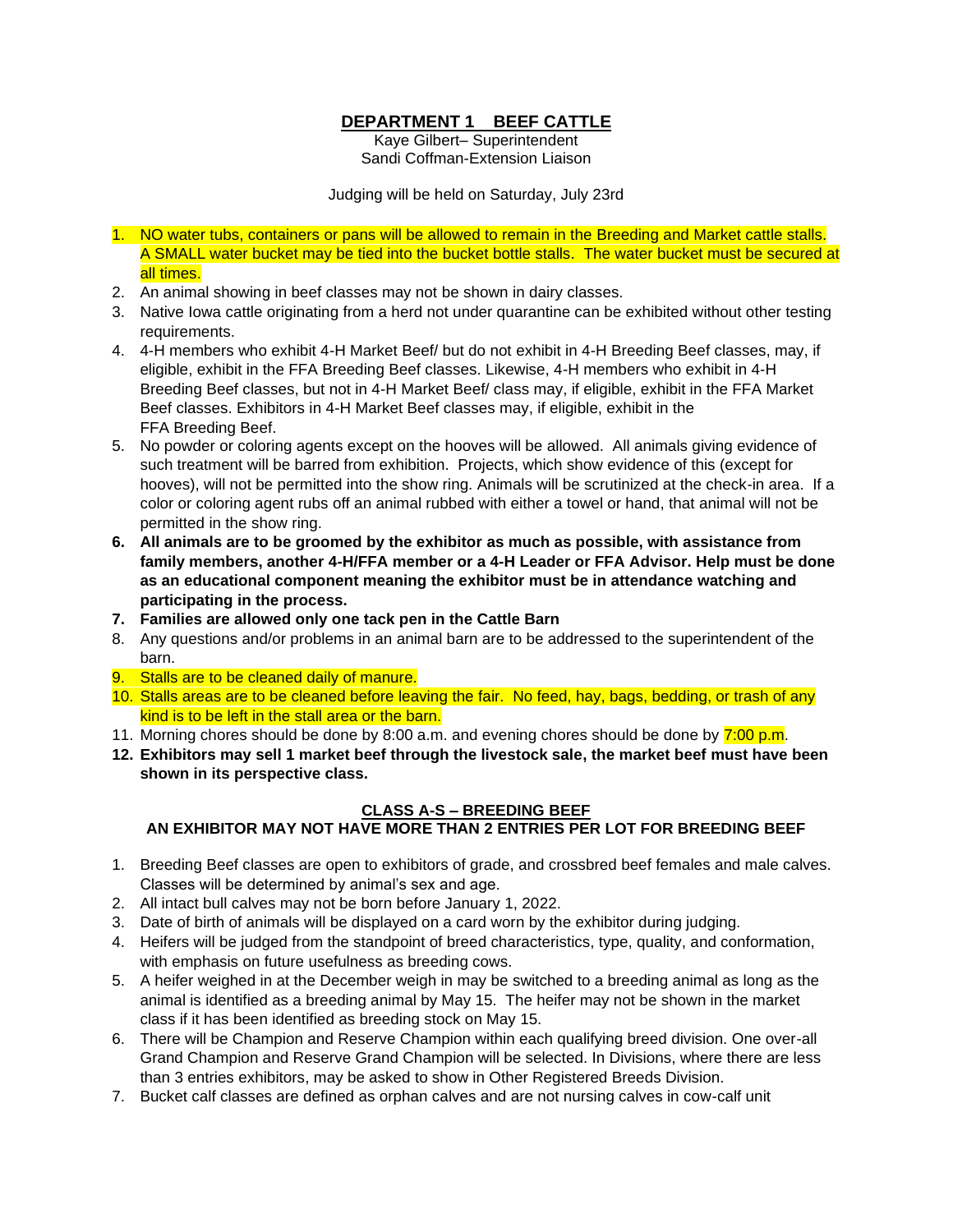### 8. The Grand Champion Breeding Female will represent Van Buren County at Showdown.

*ALL REGISTERED BREEDING BEEF ANIMALS MUST BE REGISTERED WITH THE RESPECTIVE BREED ASSOSCIATION AND IN THE EXHIBITOR'S NAME OR THE FAMILY FARM/ RANCH NAME For example If the exhibitor is Jane Smith and the calf is registered to Smith Family Farms, A family relationship is known. If the exhibitor Jane Smith has a calf registered to Cedar Hills Ranch, Proof that Cedar Hills Ranch is Jane's Family must be provided. Proof of registration must be shown on or prior to entry day or the animal will be shown as crossbred*

| <b>Class A</b> – American Aberdeen      | <b>Class H-</b> Chianina                | <b>Class N- Salers</b>                     |
|-----------------------------------------|-----------------------------------------|--------------------------------------------|
| (% and Full Blood)                      | <b>Class I- Herefords</b>               | <b>Class O- Shorthorn &amp;</b>            |
| <b>Class B-American Blue</b>            | (Polled & Horned)                       | <b>Shorthorn Plus</b>                      |
| <b>Class C-Angus</b>                    | <b>Class J- Limousin &amp; Lim Flex</b> | <b>Class P- Simmental</b>                  |
| Class D- Buelingo                       | <b>Class K-</b> Maine Anjou &           | (purebred, foundation,                     |
| <b>Class E- Charolais</b>               | <b>MaineTainers</b>                     | Sim Angus, SimBrah)                        |
| (% and Full Blood)                      | <b>Class L-</b> Miniature Herefords     | <b>Class Q- South Devon</b>                |
| <b>Class F- Chianina</b>                | <b>Class M- Red Angus (1A &amp; 1B)</b> | <b>Class R- Crossbred</b>                  |
| <b>Class G- Gelbyieh &amp; Gelbyieh</b> |                                         | <b>Class S-All other registered breeds</b> |
| <b>Balancers</b>                        |                                         |                                            |

### **LOTS FOR CLASSES A-S**

Lot 1- Junior Bull Calf 1/1/22-6/30/22

### **Grand Champion Junior Bull Calf Reserve Champion Junior Bull Calf**

Lot 2- Junior Female 1/1/22 to 6/30/22 Lot 3- Intermediate Female 7/1/21 to 12/31/21 Lot 4- Senior Female 1/1/21 to 6/30/21 Lot 5- Junior Yearling 7/1/20 to 12/31/20 Lot 6- Senior Yearling 1/1/20 to 6/30/20 Lot 7-Cows Before 12/21/19 Currently Nursing

#### **Grand Champion Breeding Female Reserve Champion Breeding Female**

Lot 8 Cow with calf on side

\*The superintendent reserves the right to split this class. If class is split it will be split the following: 2 year old cow with calf in side (1<sup>st</sup> calf Heifer), Mature Cow with calf on side (calf is not the cow's first calf).

**Grand Champion Cow Calf Pair Reserve Champion Cow Calf Pair**

**Overall Champion Breeding Female Overall Reserve Breeding Female**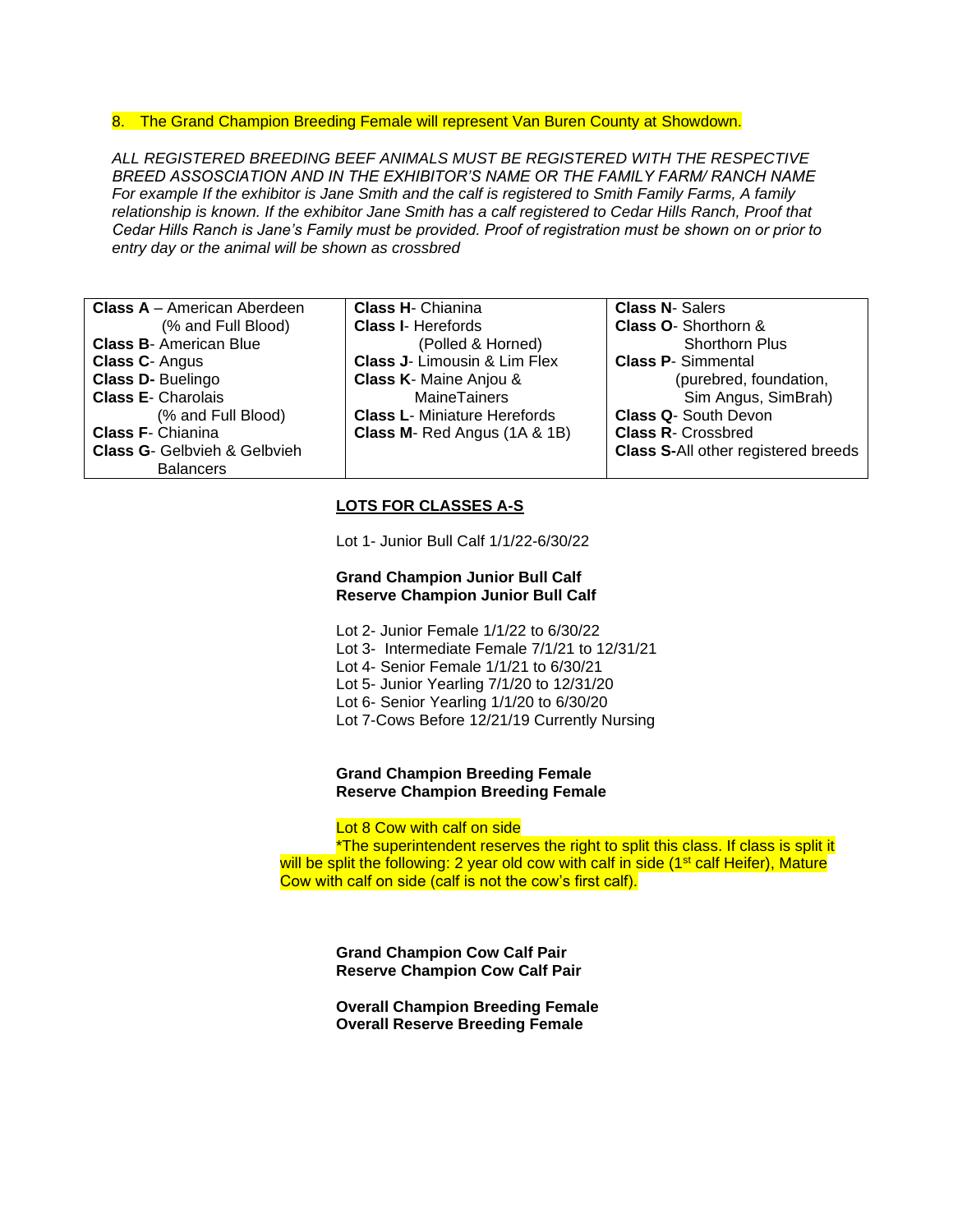### **Class T Bucket Bottle Calves**

- 1. Calves must be identified on 4-H Online by May 15.
- 2. Calves identified as Bucket Bottle calves may only be shown in Bucket Bottle Classes.
- 3. A maximum of only two (2) calves may be exhibited at the fair.
- 4. Class is open to any newborn or orphaned heifer or male calf that is not nursing on a cow. Calves in a cow calf unit do not qualify for this class. Calf must be bucket or bottle fed. No nursing is allowed.
- 5. Calf must be born between Jan. 1 and  $\frac{\text{May } 15^{\text{th}}}{{}^{6}}$  of the current year.
- 6. Calf may be a beef, dairy or crossbred.
- 7. A male Bucket Bottle calf may remain a bull, but he will not be eligible for any of the Return Bucket Bottle Classes the following year unless it has been made a steer.
- 8. Calves will be shown on a halter. Showing the calf will be according to beef showmanship guidelines with an emphasis on what the member has learned.
- 9. Entries will be weighed during fair weigh-in on Wednesday so member may complete their Records.
- 10. Those wishing to come back in the Return Bucket Bottle classes will be tagged and tag number recorded during fair weigh-in so they may qualify for the Return Bucket Bottle Calf classes the next year. The Member is to notify the Beef Superintendent if they wish to have the calves tagged.
- 11. Classes will be divided by age of calves and will be determined by the Superintendents depending on number of entries.
- 12. In order to be eligible for the Return Bucket Bottle Class the following must be completed: Record Evaluation, Interview with Judge, Show ring evaluation. If not all completed they will not be eligible to show in the return bucket bottle class.
- 13. Evaluation of the project will be based on
	- A. Record Evaluation 200 points
	- B. Interview with judge 200 points
	- C. Show Ring Evaluation 100 points
	- D. Total Possible Points 500 points

Lot 10 - Calves born between 1/1/2022 and 2/28/2022

Lot 11 - Calves born between 3/1/2022 and 5/15/2022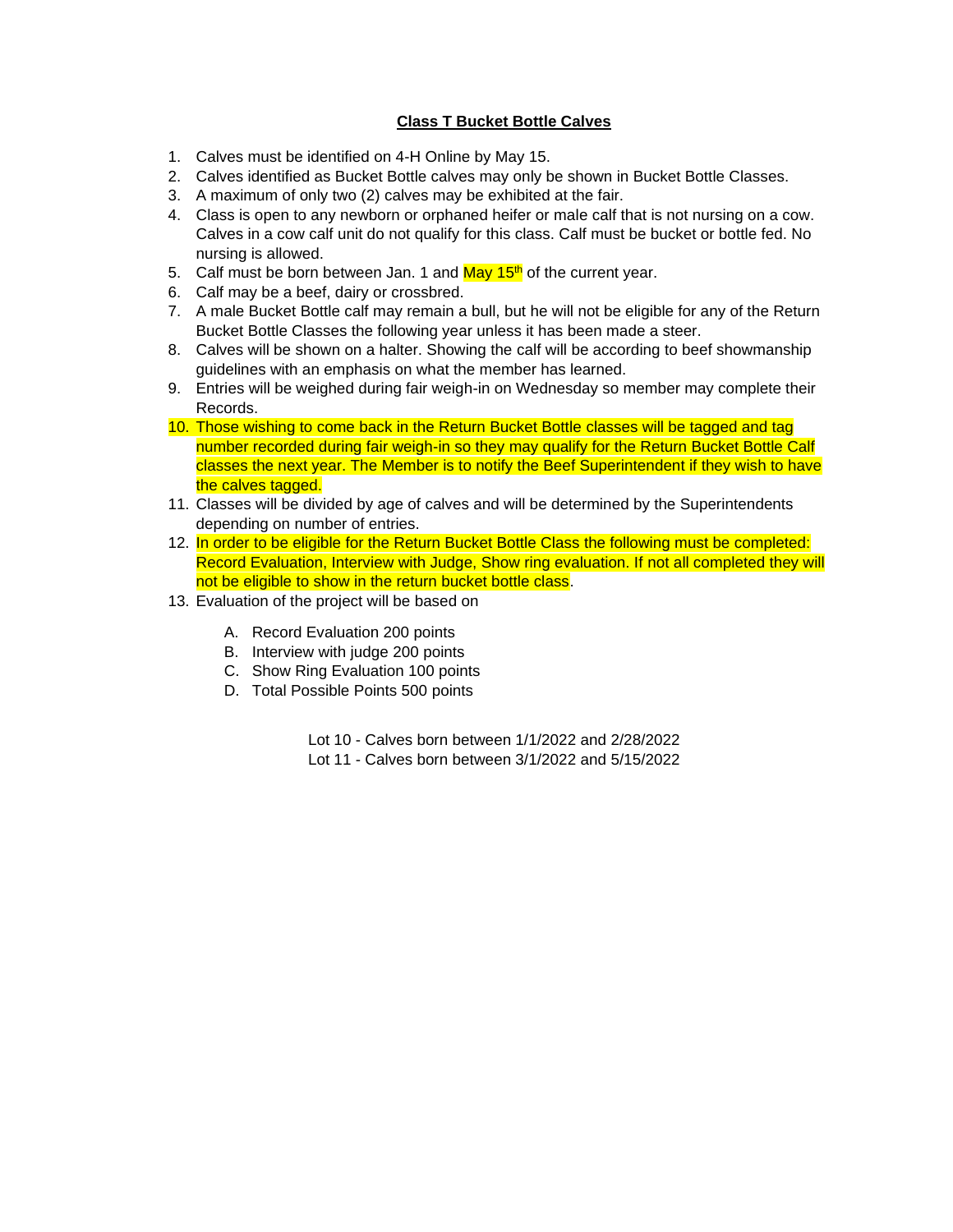### **CLASS RBB - RETURN BUCKET BOTTLE ANIMALS**

- 1. Animals must have been exhibited in the prior year in a Bucket Bottle Class.
- 2. Animal must have the original tag from previous year or the tag must be produced if it has fallen out. Tag numbers will be verified in previous year's records.
- 3. Return Bucket Bottle Market steers and heifers must have been weighed and ear tagged during weigh-in in December.
- 4. No horns are to be present on any market animal. All animals are to be dehorned and completely healed by weigh in, Wednesday, July 20th . Scurs will be allowed.
- 5. No intact males are allowed in market class. All males are to be steers prior to the December 28th weigh in
- 6. Classes will be designated by superintendents and classes may be combined.
	- Lot 1 Return Bucket Bottle Breeding Heifer Class
	- Lot 2 Return Bucket Bottle Cow/Calf Class
	- Lot 3 Return Bucket Bottle Market Heifer Class
	- Lot 4 Return Bucket Bottle Market Steer

**Grand Champion Return Bucket Bottle Breeding Female Reserve Grand Champion Return Bucket Bottle Breeding Female**

**Grand Champion Return Bucket Bottle Market Animal Reserve Grand Champion Return Bucket Bottle Market Animal**

### **Class Z Orphan and Non Nursing Calves**

- 1. Calves must be identified on 4-H Online by May 15.
- 2. Calves are to be identified as Breeding Beef not a Bucket Bottle Calf.
- 3. A maximum of only two (2) calves may be exhibited at the fair.
- 4. Class is open to any newborn or orphaned female or male calf that is not nursing on a cow. Calves in a cow calf unit do not qualify for this class. Calf must be bucket or bottle fed. No nursing is allowed.
- $5.$  Calf must be born between Jan. 1 and May  $15<sup>th</sup>$  of current year.
- 6. Calf must be a beef calf. No dairy calves in this class.
- 7. A male orphan/non nursing calf may remain a bull.
- 8. Calves in this class will NOT be eligible for Bucket Bottle Classes or Return Bucket Bottle Calf classes.
- 9. Calves entered in the Bucket Bottle Calf classes are not eligible for this class. It must be one or the other, not both.
- 10. Calves will be shown on a halter and will be judged on conformity of the calf.
- 11. Classes will be divided by age of calves and will be determined by the Superintendents depending on number of entries.

Lot 1 - Calves born between 1/1/2022 and 2/28/2022

Lot 2 - Calves born between 3/1/2022 and 5/15/2022

**Grand Champion Orphan or Non Nursing Calf Reserve Grand Champion Orphan or Non Nursing Calf**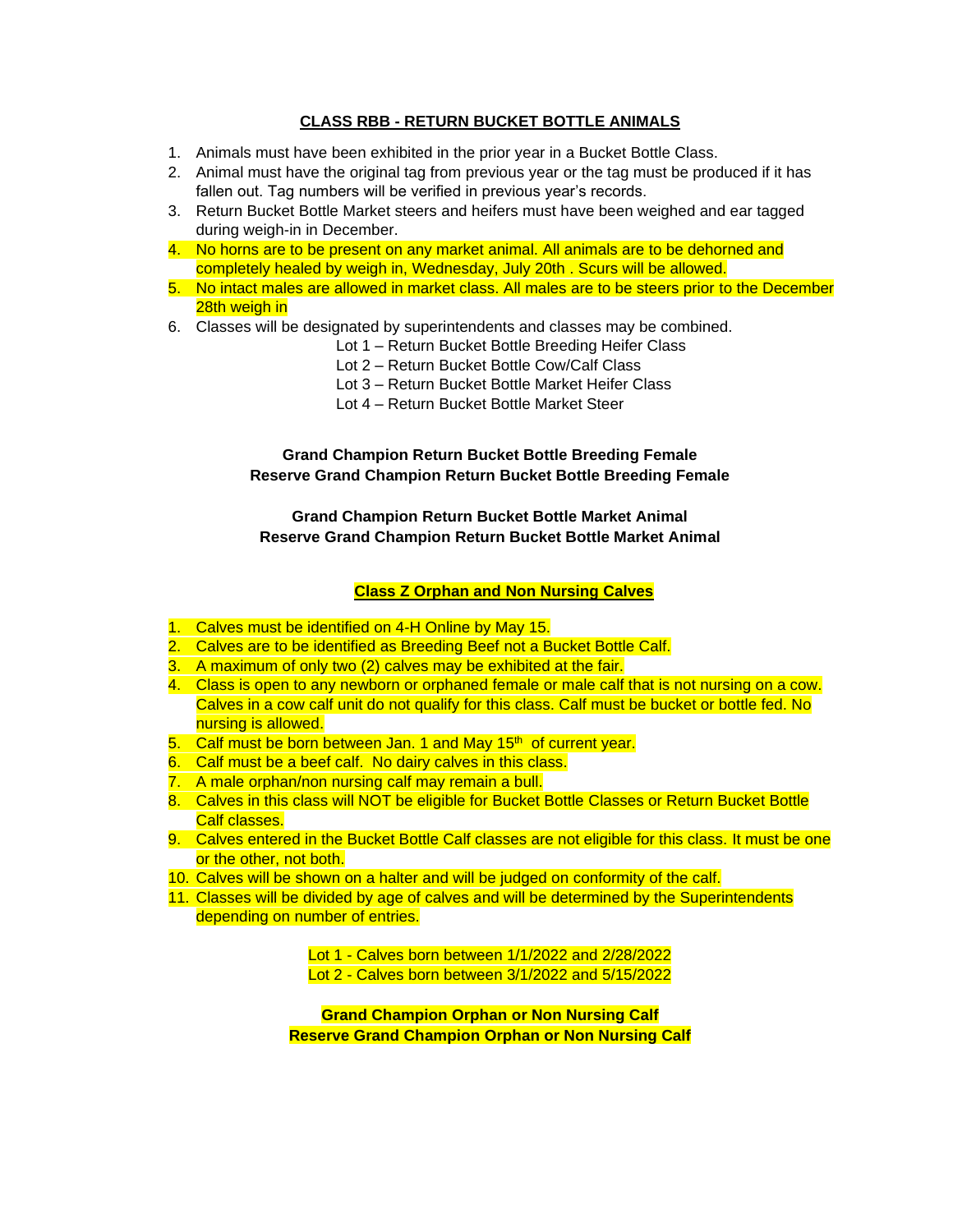### **CLASS BS – BEEF SHOWMANSHIP**

- Lot 1 Senior Beef Showmanship
- Lot 2 Intermediate Beef Showmanship
- Lot 3 Junior Beef Showmanship

# **CLASS V – Market Beef**

# **NO MORE THAN 3 ANIMALS MAY BE EXHIBITED IN THIS CLASS**

- 1. All Market Beef projects are to be weighed at the scales ON THE FAIRGROUNDS on Wednesday, July 20th
- 2. Fair personnel will figure the average daily rate of gain from December 28th weigh-in date to July 20th and cards are to be made for each animal. All exhibitors will be expected to make their tags, which will be worn by the exhibitor in the ring. Exhibitors will also display this rate of gain on each stall card.
- 3. All market beef must have a 2.2-pound average daily gain from December to July 20th in order to receive a blue or purple ribbon. Any animal below 2.2 will automatically receive a red and will not be eligible to show for Champion or Reserve.
- 4. Weight and sex only will classify all Market Beef classes. No breed awards will be given to market cattle.
- 5. **No horns are to be present on any market animal.** All animals are to be dehorned and completely healed by weigh in, Wednesday, July 20th. Scurs will be allowed.
- 6. No intact males are allowed in market class. All males are to be steers prior to the December 28th weigh in
- 7. The winner of each weight class will be eligible to show for Grand Champion unless the animal did not have a 2.2 rate of gain. The remaining class winners and the second-place winner from the class in which the Grand Champion was selected will be eligible for Reserve Champion.
- 8. Steers weighing less than 900 lbs. and heifers weighing less than 850 lbs. will not be eligible to show for Grand Champion.
- 9. A heifer identified as a breeding animal on May 15th may not be shown in this class.
- 10. Market steers and heifers will be judged according to individual merit from market standpoint, taking into consideration conformation, quality, finish, and gain ability. Potential for future development will be a consideration in the placing of the Market Beef Calves class.

| Lot 1 | <b>Market Heifers</b> |
|-------|-----------------------|
| Lot 2 | <b>Market Steers</b>  |

**Grand Champion Market Heifer Reserve Champion Market Heifer**

**Grand Champion Market Steer Reserve Grand Champion Market Steer**

**Overall Grand Champion Market Animal Overall Reserve Champion Market Animal**

> **Grand Champion Rate of Gain Reserve Champion Rate of Gain**